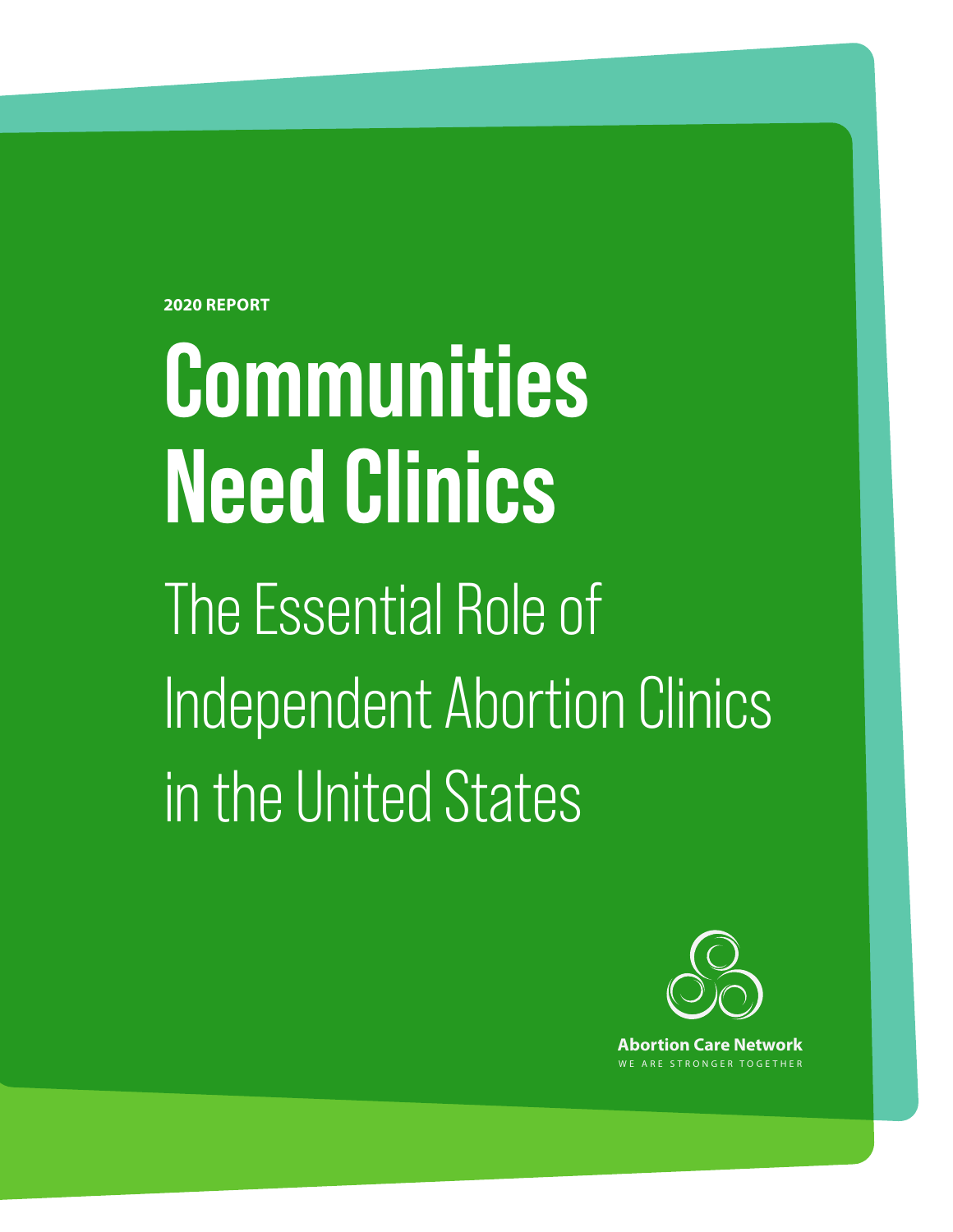## **Table of Contents**

| Executive Summary1                                                         |
|----------------------------------------------------------------------------|
| <b>Introduction: The Essential Role of Independent</b>                     |
| <b>Meaningful Access to Abortion Depends on</b>                            |
| Care Throughout Pregnancy Depends on                                       |
| Independent Clinics Provide More Comprehensive                             |
|                                                                            |
| Impact of Closures on the Availability of Abortion Throughout Pregnancy. 9 |
| <b>Independent Abortion Providers Respond to</b>                           |
|                                                                            |
|                                                                            |
|                                                                            |
|                                                                            |
|                                                                            |
|                                                                            |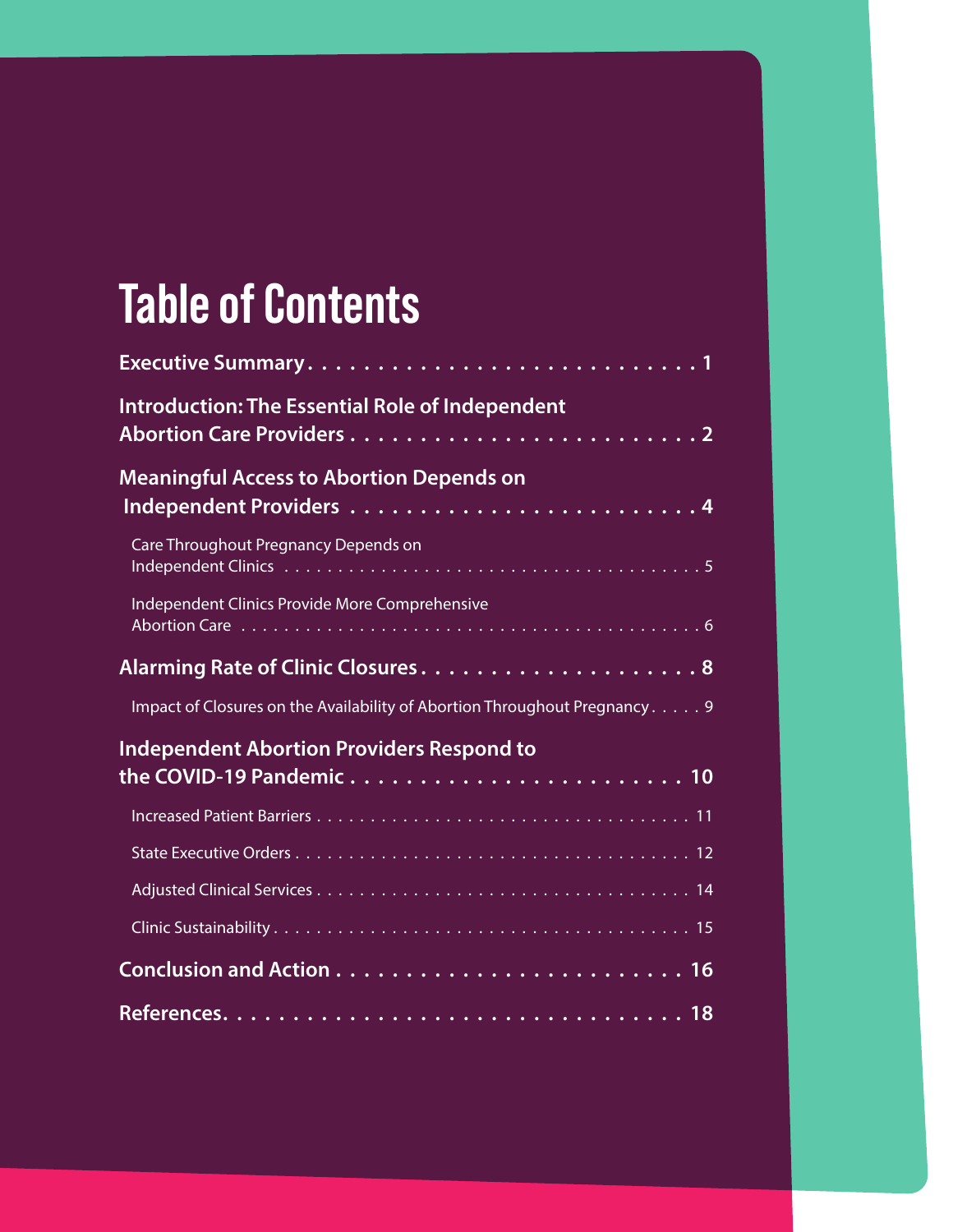### <span id="page-2-0"></span>**Executive Summary**

Independent abortion clinics collectively provide the majority of abortion care in the United States, serving three out of every five people who has an abortion. These clinics provide care when and where others do not—operating in the most hostile states and compassionately providing care as pregnancy progresses. Yet independent clinic closures are unrelenting: the total number of independent clinics in the U.S. has been reduced by over a third since 2012.

The COVID-19 pandemic and the subsequent economic crisis have put a truly unprecedented strain on independent abortion clinics in the U.S. With continued efforts to restrict abortion at the state level and an anti-abortion, conservative majority on the Supreme Court, access to legal abortion care is under imminent threat. To ensure that people in the United States can get abortion care where and when they need it, independent clinics and the patients they serve need the support of their communities. Advocates must work to end the politically motivated restrictions and coverage bans that push abortion out of reach for patients, and clinics need direct financial and volunteer support to continue to provide care in their communities

Abortion Care Network's fourth annual Communities Need Clinics report provides an overview of the care provided by independent abortion clinics, highlights the vital role they play in ensuring meaningful access throughout the U.S., includes clinic closure rates, and discusses the impact of the COVID-19 pandemic on independent abortion care providers.

#### **Methodology**

*Abortion Care Network collects data annually on every abortion clinic in the United States that makes abortion care services publicly available or otherwise discloses that they provide abortion care. Using publicly available search engines and clinic directories to identify providers, each independent clinic is contacted annually for operational status and information on the scope of services provided. Data were gathered from August through November 2, 2020 and findings are presented throughout this report.*

*Abortion Care Network is grateful to our partners at Guttmacher Institute for their help in reviewing portions of this report, and to the team at ineedanA.com for their support with data collection.*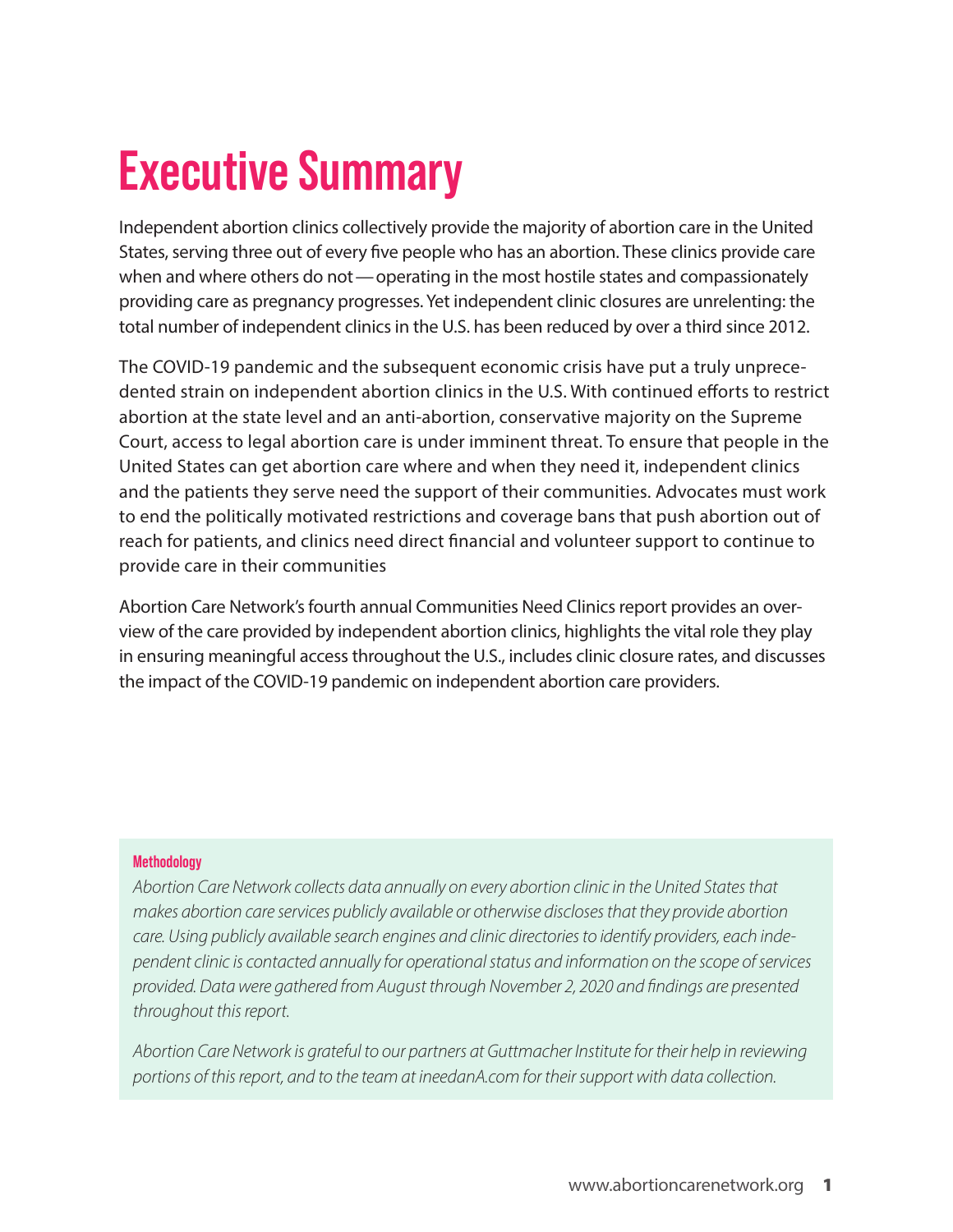### <span id="page-3-0"></span>**Introduction: The Essential Role of Independent Abortion Care Providers**

In the United States, abortion care is provided in private physicians' offices, hospitals, Planned Parenthood clinics, and at independent abortion clinics. Although independent abortion care providers represent about 25 percent of the facilities offering abortion care, they provide 58 percent of all abortion procedures nationwide. 1, 2

All of these providers are necessary to ensuring access to reproductive health care, including abortion. Yet independent abortion care providers remain relatively absent from public conversations and lack the institutional support, visibility, name recognition, and fundraising capacity of national health centers and hospitals. This makes it especially difficult for these community-based providers to secure the resources needed to remain open and provide care.

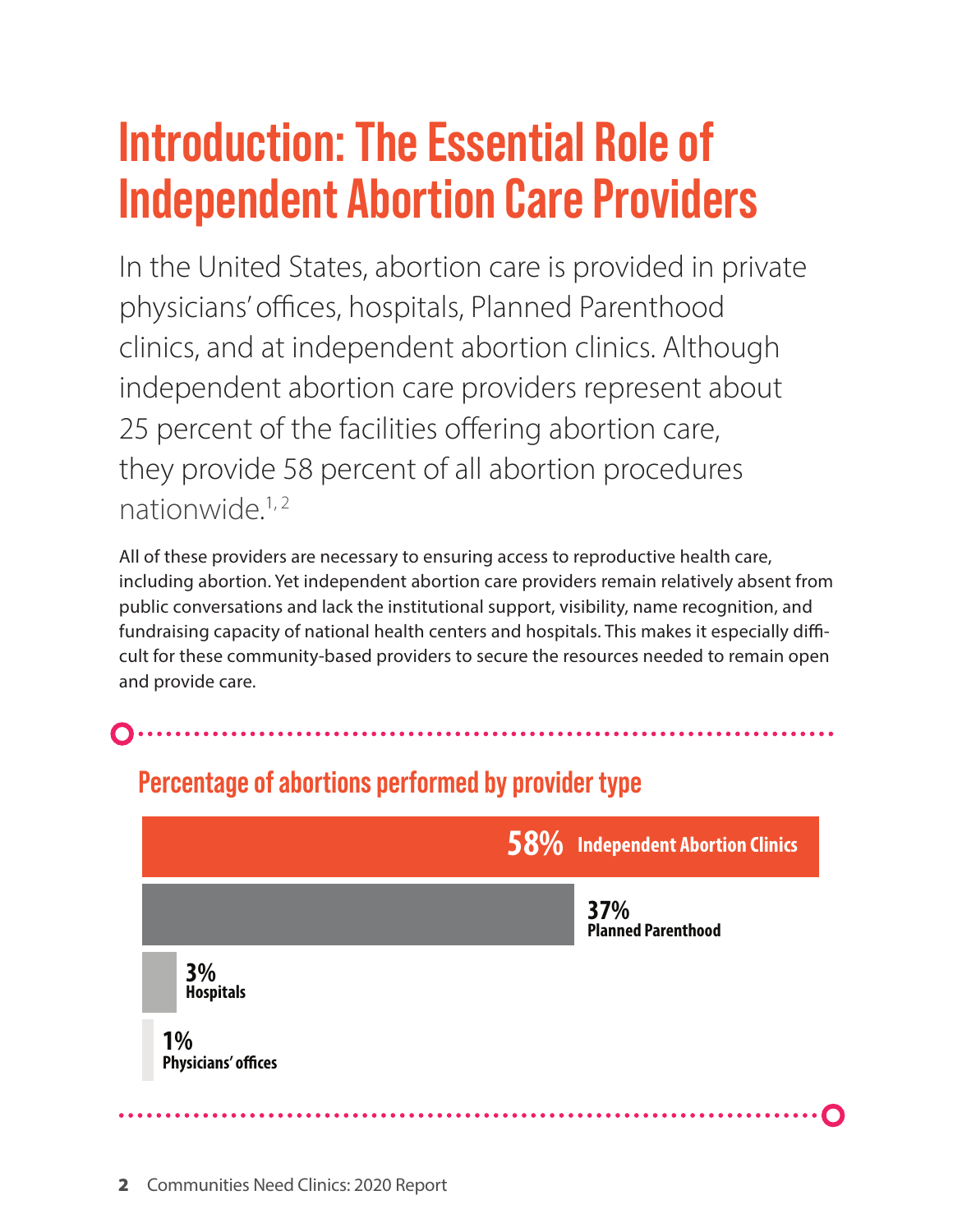This year has proven that independent clinics are resilient and they will rise to the occasion to ensure patients can get the care they need.

Independent abortion care providers are healthcare professionals who provide essential, time-sensitive abortion services. They serve some of the most politically hostile areas of the country,<sup>3</sup> provide a breadth of reproductive health services, and work with their communities and abortion funds to ensure that services are available to those patients with the fewest resources for accessing care. They are bold advocates in their states, often fighting for and ensuring the legal right to access abortion.

As the world grappled with the COVID-19 pandemic, independent clinics faced many of the same challenges as their healthcare colleagues. From adapting to social distancing guidelines to scrambling for personal protective equipment (PPE), abortion clinics worked hard to make sure people could access abortion—yet their ability to provide care continued to be over-regulated, politicized, and stigmatized. This year has proven that independent clinics are resilient and they will rise to the occasion to ensure that people get the care they need—but the challenges they face now are unlike any we've seen in decades.

Meaningful access to abortion care in the United States depends on independent abortion care providers keeping their doors open and continuing to provide quality, compassionate, patient-centered care. Unfortunately, independent providers are also the most vulnerable to anti-abortion attacks and legislation intended to close clinic doors or push abortion out of reach.<sup>3,4,5</sup> Because independent clinics are more likely to provide more comprehensive abortion options, provide care as pregnancy progresses, and operate in the most politically hostile states,<sup>3</sup> threats to these clinics are a threat to abortion access overall.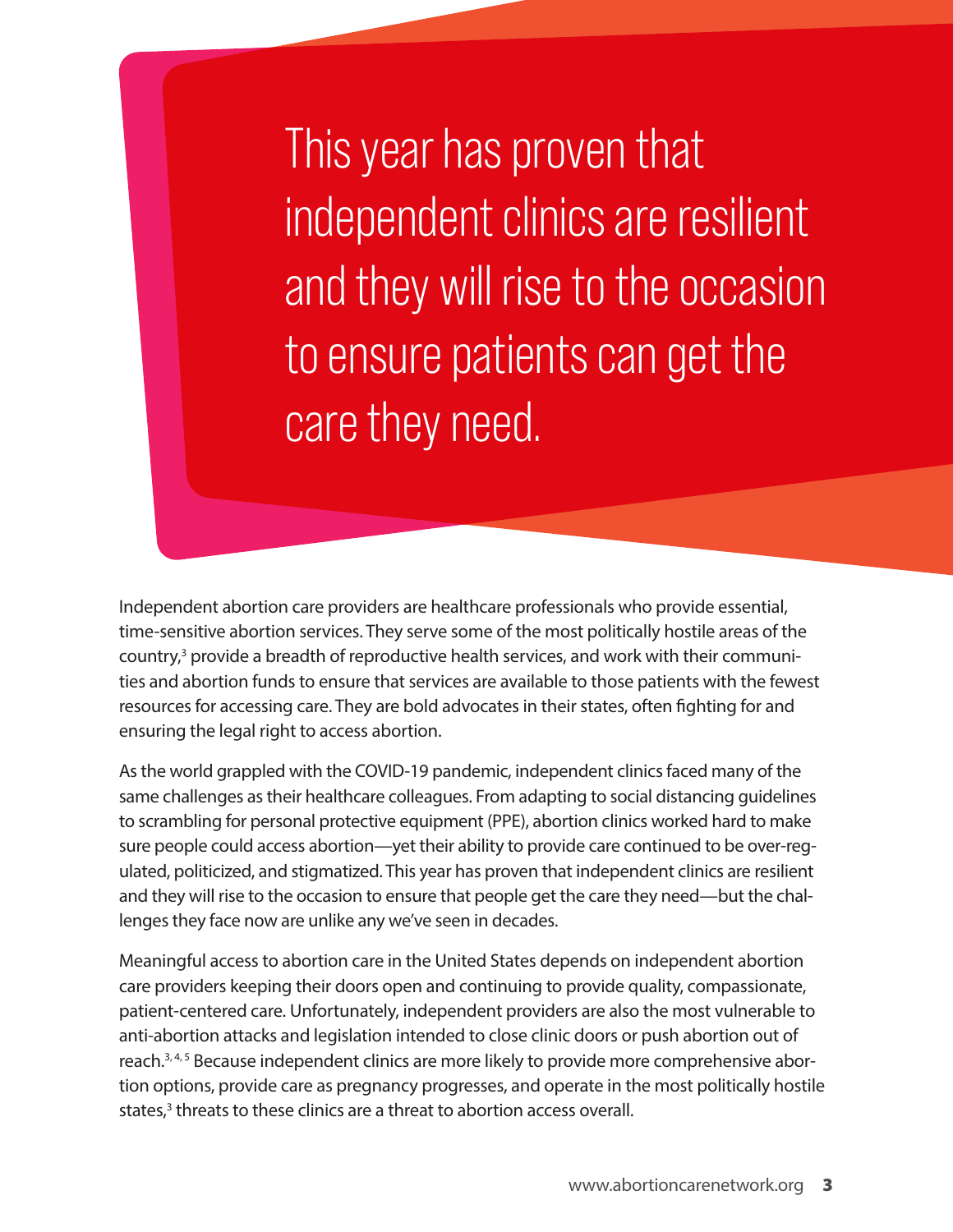### <span id="page-5-0"></span>**Meaningful Access to Abortion Depends on Independent Providers**

Today, independent abortion clinics collectively provide care to three out of every five patients who have an abortion in the United States each year.<sup>1, 2</sup> In addition to providing the majority of abortion care in the U.S., independent abortion care providers operate the majority of abortion clinics in the states most politically hostile to abortion access.<sup>3,4</sup> In fact, independent clinics are sometimes the only available provider of abortion in a given state or region.

Currently, five states have only one abortion clinic remaining; independent abortion care providers operate the sole clinics in three of those states: Mississippi, North Dakota, and West Virginia (Missouri and South Dakota each rely on a single Planned Parenthood clinic). Though there are three remaining abortion clinics in Louisiana and two in Wyoming, those two states also rely completely on independent clinics.

In addition to the states above, in Arkansas, Nevada, and Georgia, the only abortion clinics providing in-clinic abortion (also referred to as surgical or aspiration abortion) are independent. Without independent abortion care providers, abortion access in these three states would be limited to medication abortion within the first 10 to 11 weeks of pregnancy.

**Independent abortion clinics provide care to 3 out of every 5 patients who have an abortion in the U.S.**

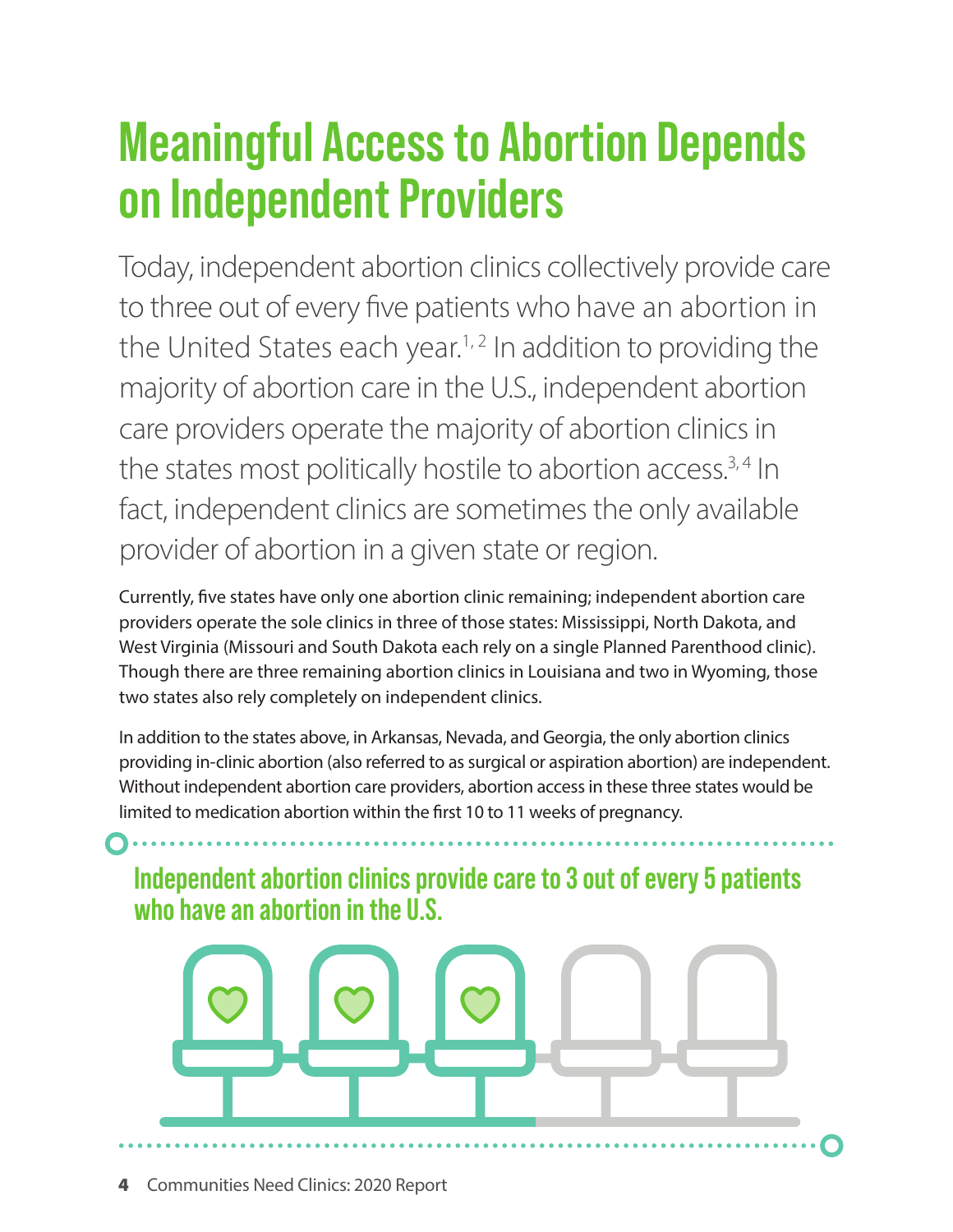#### <span id="page-6-0"></span>**Care Throughout Pregnancy Depends on Independent Clinics**

Abortion care throughout pregnancy depends on independent abortion clinics remaining open. Across the country, 62 percent of clinics that provide abortion after the first trimester\* are independent.

As pregnancy progresses, access depends more and more on independent clinics. Independent clinics represent 66 percent of all clinics that provide care beyond 16 weeks of pregnancy, 71 percent of clinics providing care beyond 19 weeks of pregnancy, and after 22 weeks of pregnancy, 81 percent of clinics providing abortion care are independent.

Though most abortions are performed in the first trimester of pregnancy,<sup>5</sup> there are many reasons that patients need abortion services beyond that point — including politically-imposed barriers that force delays in accessing care, bans on insurance coverage for abortion, and factors related to health, safety, and viability of the pregnancy.

With independent clinics accounting for the vast majority of clinics providing care as pregnancy progresses, it is undeniable that without independent abortion care providers, patients facing these barriers and circumstances would often have no options at all.<sup>6,7</sup>



#### **Care throughout pregnancy depends on independent abortion clinics**

*\* For the purposes of this report, the first trimester is defined as the first 12 weeks and 6 days from a person's last menstrual period.*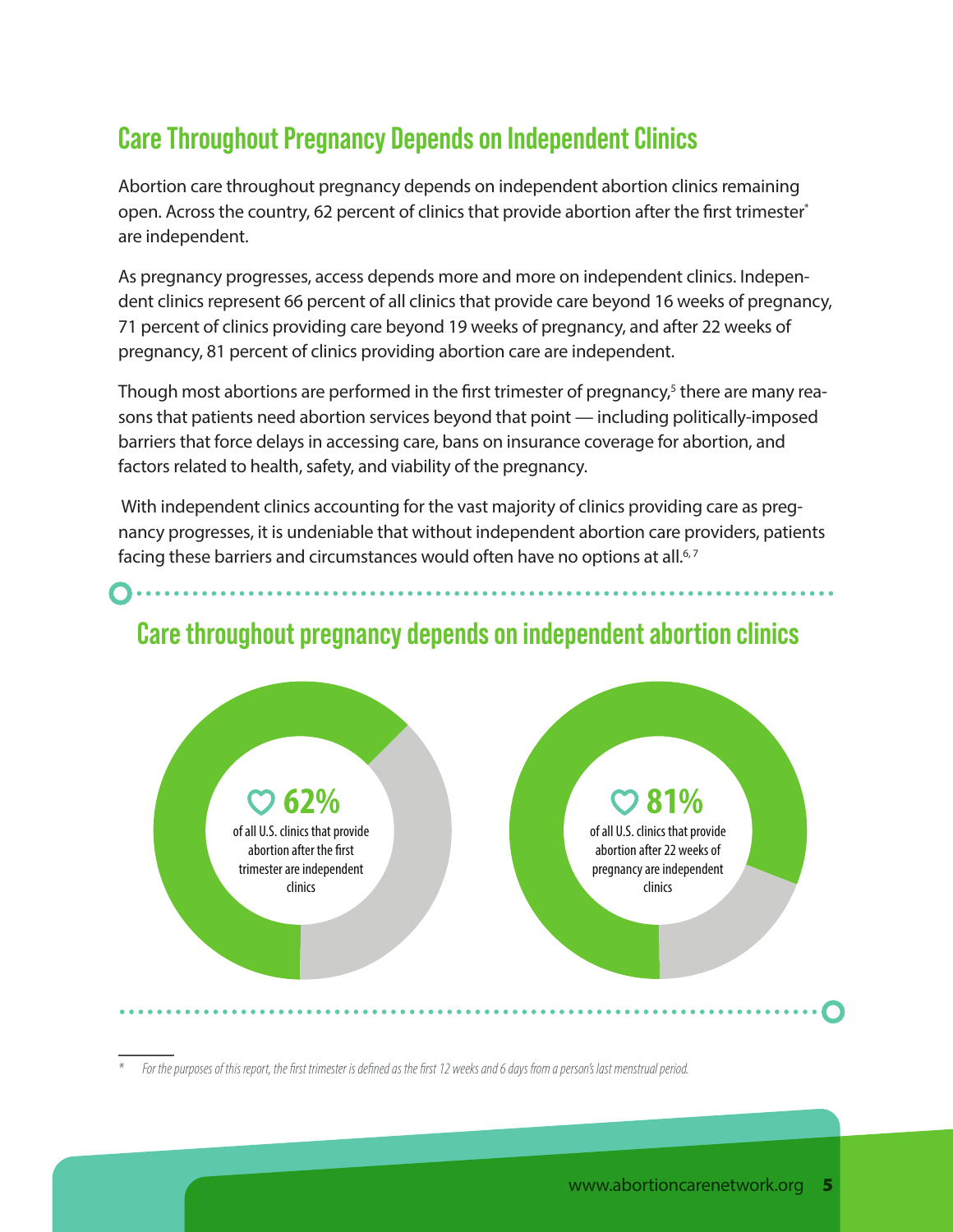#### <span id="page-7-0"></span>**Independent Clinics Provide More Comprehensive Abortion Care**

#### **Types of abortion care provided by clinic type**





#### **Planned Parenthood**



. . . . . . . . . .

Independent abortion clinics are more likely to provide both medication and in-clinic abortion care as options. Over 80 percent of independent clinics offer both medication and in-clinic abortion care, as compared to Planned Parenthood, where both medication and in-clinic abortion care are available at only 48 percent of affiliated clinics. Without independent abortion clinics, countless patients would only have access to medication abortion, making abortion available only within 10 to 11 weeks of pregnancy.

When medication abortion is the only option available at a clinic or in a community, the ability to access abortion care beyond 10 to 11 weeks of pregnancy becomes substantially more difficult, requiring additional travel, time off work, and associated costs. It also limits a patients' ability to choose the best method for themselves. While both medication and in-clinic abortion are safe and effective, there are reasons patients may need or prefer one procedure over another.<sup>8</sup> This is especially true for patients for whom it's not safe to terminate outside the clinic — including those experiencing intimate partner violence, minors without support at home, people experiencing homelessness, and patients who cannot take time off from work or from caring for children.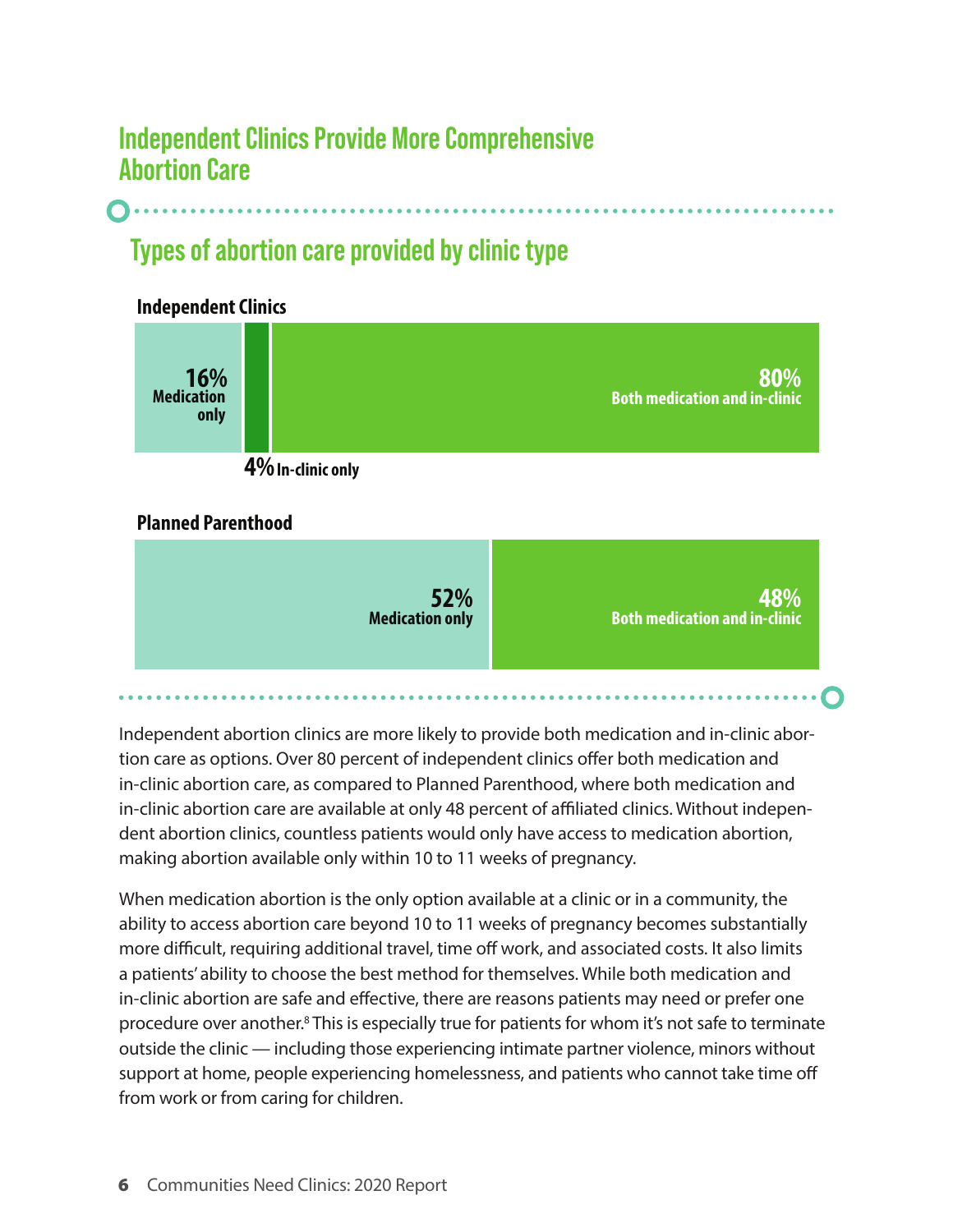Meaningful access to abortion care in the United States depends on independent abortion care providers keeping their doors open and continuing to provide quality, compassionate, patientcentered care. Threats to these clinics are a threat to abortion access overall.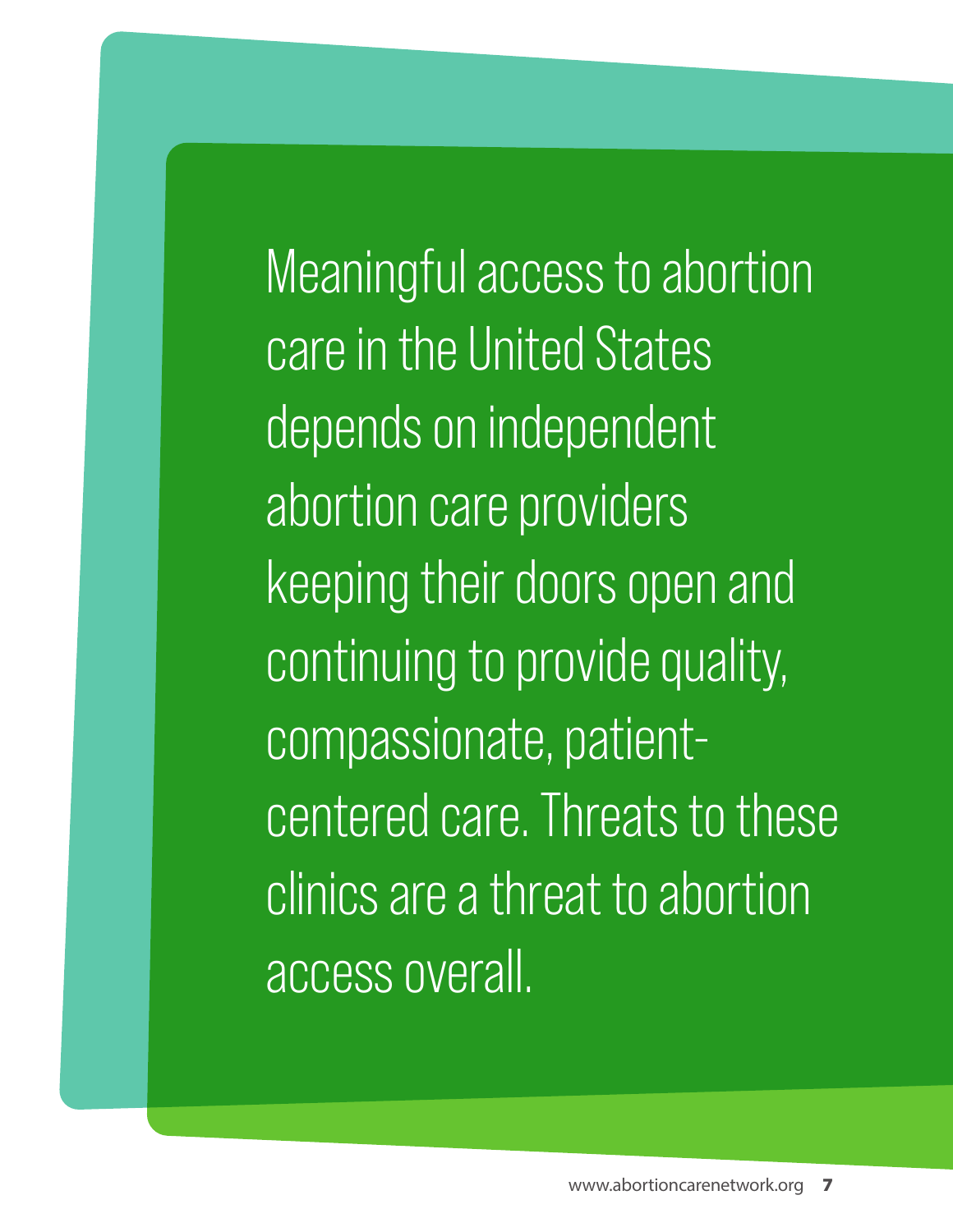# <span id="page-9-0"></span>**Alarming Rate of Clinic Closures**

Over the last decade, abortion clinics have been closing at an alarming rate. Of those closures, the majority have been independent abortion care providers.<sup>9</sup>

### **Independent clinic closures 2015-2020**



When Abortion Care Network started tracking clinic closures in 2012, we had identified 510 independent abortion clinics open in the U.S. As of November 2020, ACN identified 337 open independent clinics. While there have been a handful of clinic openings over the years, the overall number of independent clinics in the U.S. has decreased by 34 percent since 2012.

Since 2015, Abortion Care Network has identified 127 independent abortion clinic closures† . Thirty four independent clinics closed in 2015; 22 closed in 2016; 17 closed in 2017; 13 closed in 2018; 27 closed in 2019. As of November 2020, we have confirmed 14 independent clinic closures in 2020.

*<sup>†</sup> A clinic is considered closed if a) the clinic or practice closed entirely, or b) if the clinic or practice remains open but no longer provides abortion care services. Closures are confirmed by phone and publicly available reports.*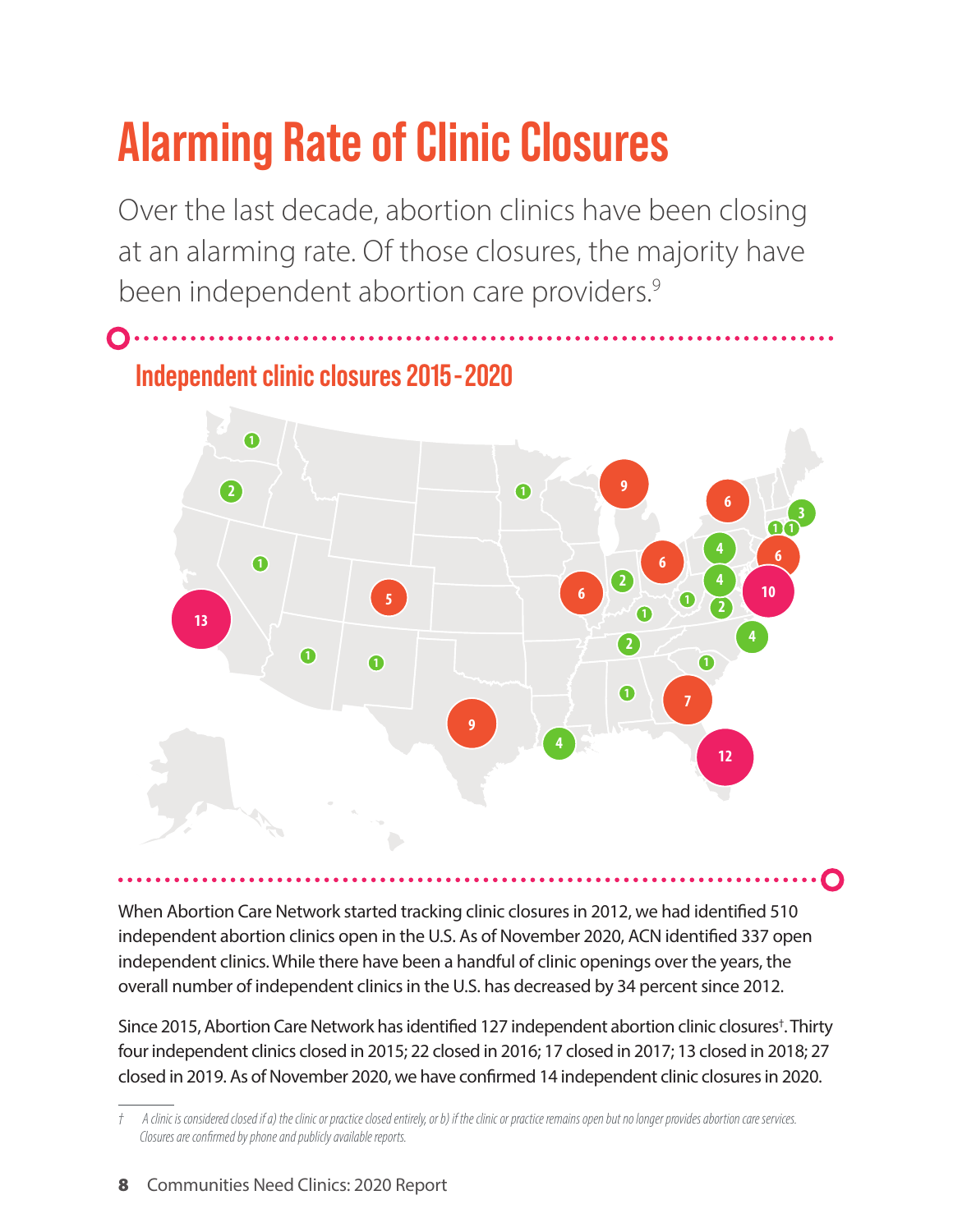#### <span id="page-10-0"></span>**Impact of Closures on the Availability of Abortion Throughout Pregnancy**

Medically unnecessary abortion restrictions and financial barriers make it challenging for many clinics to keep their doors open at all.<sup>10</sup> These challenges increase for clinics that provide care as pregnancy progresses, making them more vulnerable to closing. This, in turn threatens to make already-scarce abortion care beyond the first trimester increasingly difficult to access.

Over the last two years, **41 independent clinics have been forced to close**in the United States. Of those clinics,**76 percent provided care after the first trimester.**

 $\bigcap \cdot \cdot$ 



Over the last two years, 41 independent clinics have been forced to close in the United States. Of those clinics, 76 percent provided care after the first trimester.

Given that independent clinics make up the majority of clinics providing abortion care after the first trimester, the continued closing of independent clinics presents a disproportionate threat to the availability of abortion care after the first trimester.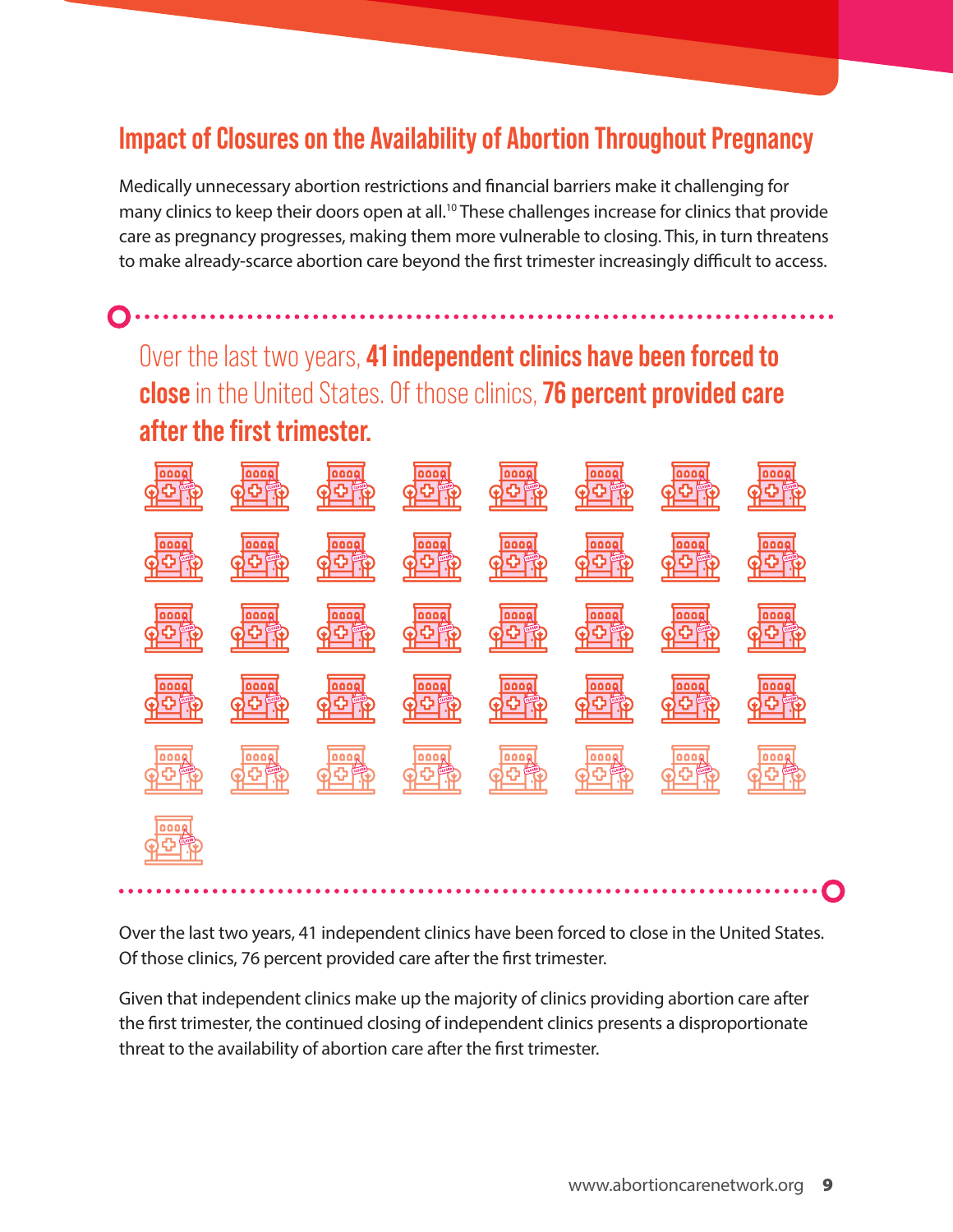### <span id="page-11-0"></span>**Independent Abortion Providers Respond to the COVID-19 Pandemic**

Our world, our nation, and our communities face the ongoing uncertainty, instability, and challenges of an ongoing public health and economic crisis due to the COVID-19 pandemic. In response, independent abortion clinics adapted, responded, and innovated to continue providing compassionate, dignified abortion care to their communities and all those who travel to them for care.

This year, independent abortion providers responded to state Executive Orders that caused disruptions of services and ripple effects for access across the country. They navigated increased patient barriers, such as new travel and accommodation challenges, often on top of existing medically unnecessary anti-abortion restrictions already enforced in their state. They adapted their clinical practices in accordance with COVID-19 guidance and Centers for Disease Control and Prevention (CDC) guidelines, and modified service provision where they saw fit and where laws and capacity allowed. Independent abortion clinics managed their short-term and longterm sustainability in the face of these unprecedented times, fighting to keep their doors open and supporting staff along the way. Independent abortion providers are no strangers to providing care in times of crisis—and this year, they tackled the COVID-19 crisis head on.

*COVID-19 has added a layer of complexity to an already arduous process for our staff and patients and has given politicians a fresh excuse to once again attempt to eliminate abortion through excessive regulation. We remain vigilant in fighting this pandemic on two fronts: making sure we provide a safe environment for our patients and staff, while also organizing and pushing back against efforts to prevent people from accessing abortion services."* 

> —Julie Burkhart, Founder and CEO, **KS OK** Trust Women, Kansas and Oklahoma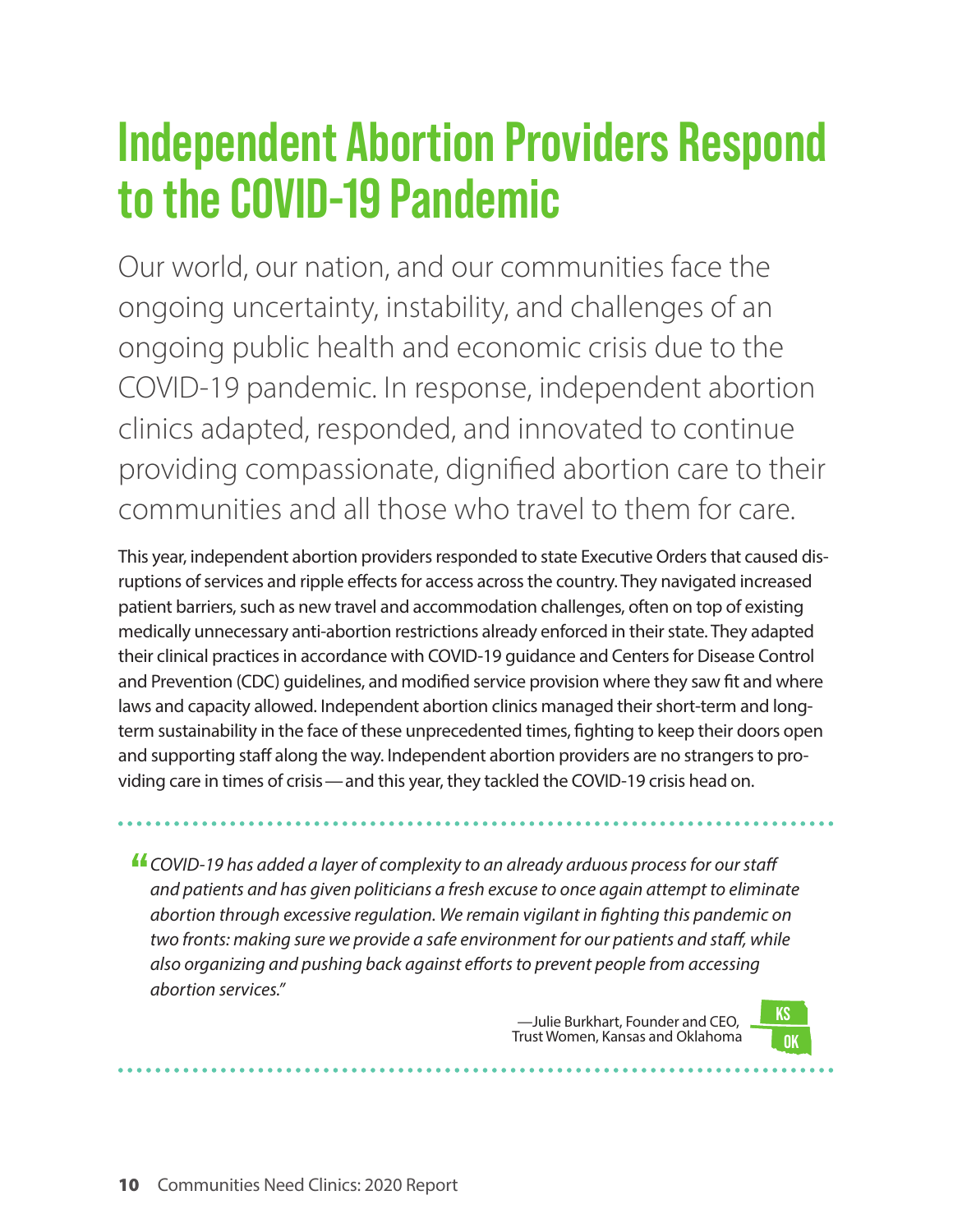#### <span id="page-12-0"></span>**Increased Patient Barriers**

For decades, anti-abortion politicians have made abortion unnecessarily difficult or impossible to access for too many people across the U.S., forcing people to travel far distances, pay out of pocket, and find travel, lodging, and childcare accommodations. These medically unnecessary federal and state-by-state restrictions disproportionately impact people with low-incomes or living in poverty, people of color, young people, and the LGBTQ+ community.

This year, the pandemic only exacerbated these barriers and healthcare inequities, as patients were forced to travel even farther to access essential abortion care and struggled to obtain the necessary practical support. In addition to existing abortion restrictions, patients also faced COVID-related travel restrictions and transportation difficulties, a lack of safe lodging, fewer available childcare options, more limited volunteer networks, increased out of pocket costs, unpredictable wait times, and reduced appointment availability.

*COVID has had a profound impact on our patients' ability to access abortion care and their ability to pay for that care. All the barriers that were already in place for women in the South are now magnified. Patients often have a decreased ability to pay due to unemployment, childcare has become more difficult with children not in school, and transportation has become less available with the fear of transmission of the virus."* 

— Lori Williams, Clinic Director, **AR** Little Rock Family Planning Services, Arkansas

*The current pandemic has highlighted the importance of access to reproductive healthcare across the nation and in Alabama. For years, unnecessary restrictions have forced the doors of many abortion clinics to close. Access to abortion services is already scarce and many patients have to travel long distances and incur increased costs. The current pandemic has created more job loss, travel restrictions, and increased health concerns that have made accessing abortion services even more difficult. This is abundantly true for low-income patients and patients in rural areas, and the people who have been most negatively impacted are the same people who have historically been disproportionately affected by systemic healthcare disparities: people of color."* 

— Dr. Yashica Robinson, Medical Director, **AL** Alabama Women's Center for Reproductive Alternatives, Huntsville, Alabama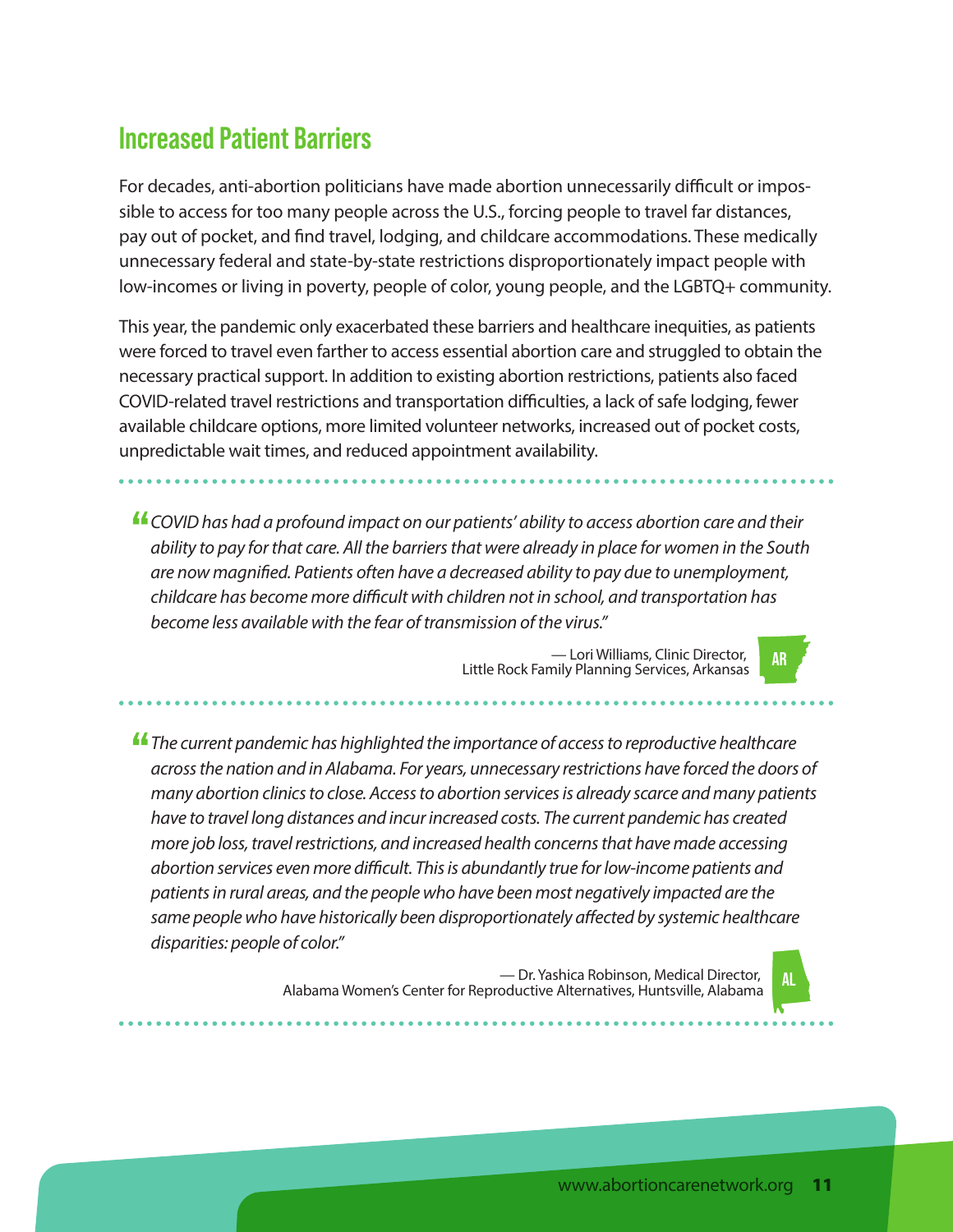#### <span id="page-13-0"></span>**State Executive Orders**

At the start of the pandemic, anti-abortion elected officials in several states exploited the public health emergency to push their anti-abortion agenda. By declaring abortion a "non-essential" service, Executive Orders caused disruptions of services and imposed severe limits on abortion care.<sup>11, 12</sup> While all orders are currently expired or blocked by the courts, these actions showed just how far anti-abortion extremists will go to push abortion care out of reach.The fact is, abortion care is essential, time-sensitive healthcare and should be treated as such.<sup>13,‡</sup>

#### **State action to suspend abortion during the COVID-19 pandemic**

■ Policy to suspend abortion services not in effect or implemented-abortions permitted ■ No policy to suspend abortion services-abortions permitted



*Note:* As of 8/10/2020, all anti-abortion orders are currently not in effect. They have expired or been blocked by the courts <sup>11</sup>

*<sup>‡</sup> Even United Nations human rights experts called out government efforts to manipulate the COVID-19 crisis to restrict access to abortion care, affirming that reproductive rights are human rights. [\(Link\)](https://spcommreports.ohchr.org/TMResultsBase/DownLoadPublicCommunicationFile?gId=25279)*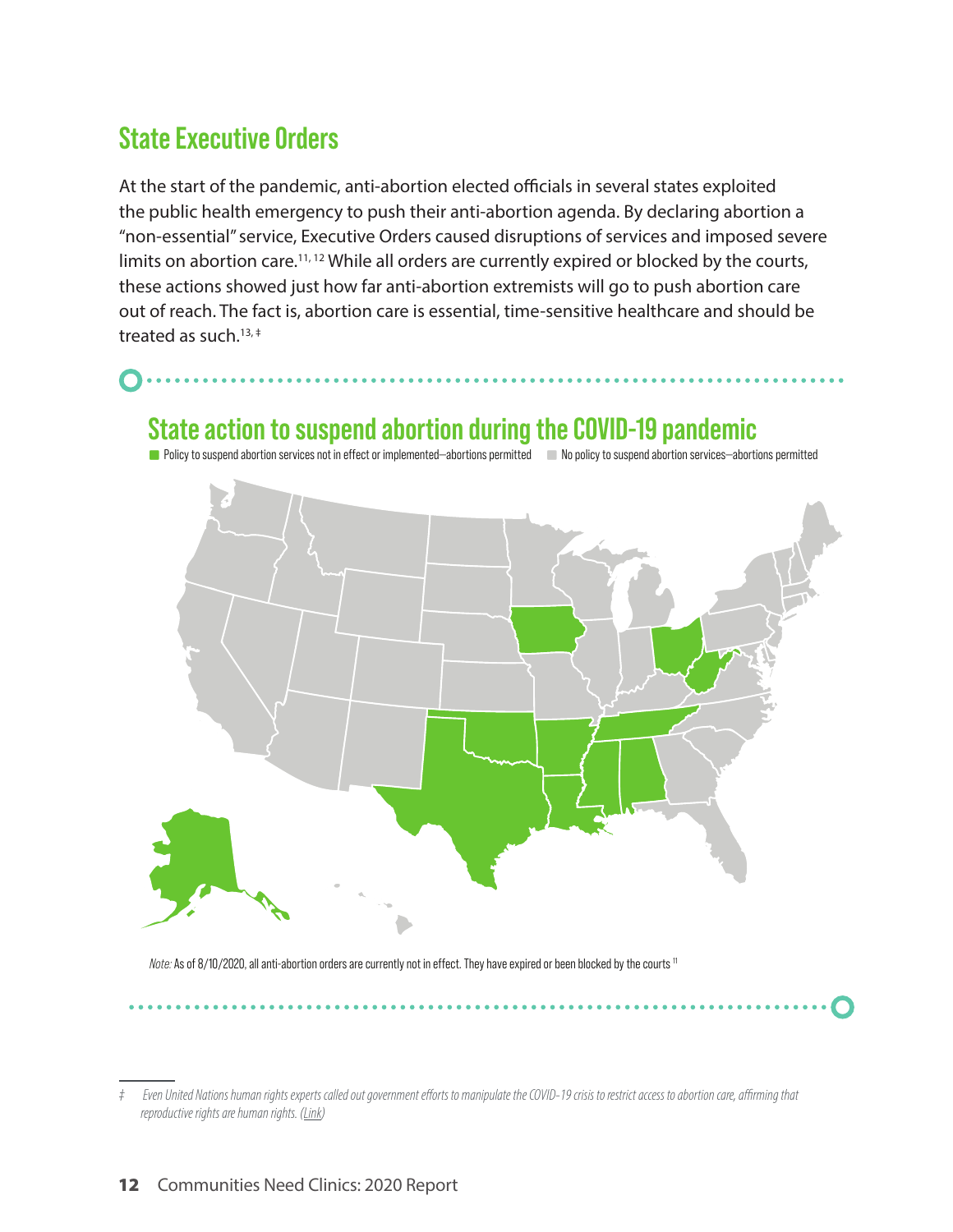*COVID-19 came with such urgency and confusion that it left the entire country in dismay. In Texas, we saw additional, consistent attacks on abortion through Executive Orders. During the first Executive Order, there was fear and panic within our clinics and communities. Patient appointments were canceled and rescheduled numerous times. Some patients were forced to travel, during a pandemic, to another state to seek care. Our staff battled the constant changes and updates to policies and procedures, as we took all precautions to keep everyone safe. It was a constant conversation of, 'what's next?' Through it all, what has remained true is the dedication of our clinic staff and providers to protect and provide for the women and families that need our essential services. That is the light that guides us through this unforeseen time and continues to shine bright."* 

— Marva N. Sadler, Director of Clinical Services, **TX** Whole Woman's Health, LLC, Texas

*We saw an incredible change in volume of patients at the beginning of the pandemic because of the Executive Orders. In New Mexico, we are surrounded by states that had Executive Orders; Texas, Louisiana, and Oklahoma are not that far away. We all of a sudden got a huge influx of patients and it was a shock to our system. We never capped the number of people that we saw; we worked longer, harder, and scrambled for PPE."* 

— Dr. Shelley Sella, New Mexico **NM**

Independent abortion providers are no strangers to providing care in times of crisis—and this year, they tackled the COVID-19 crisis head on.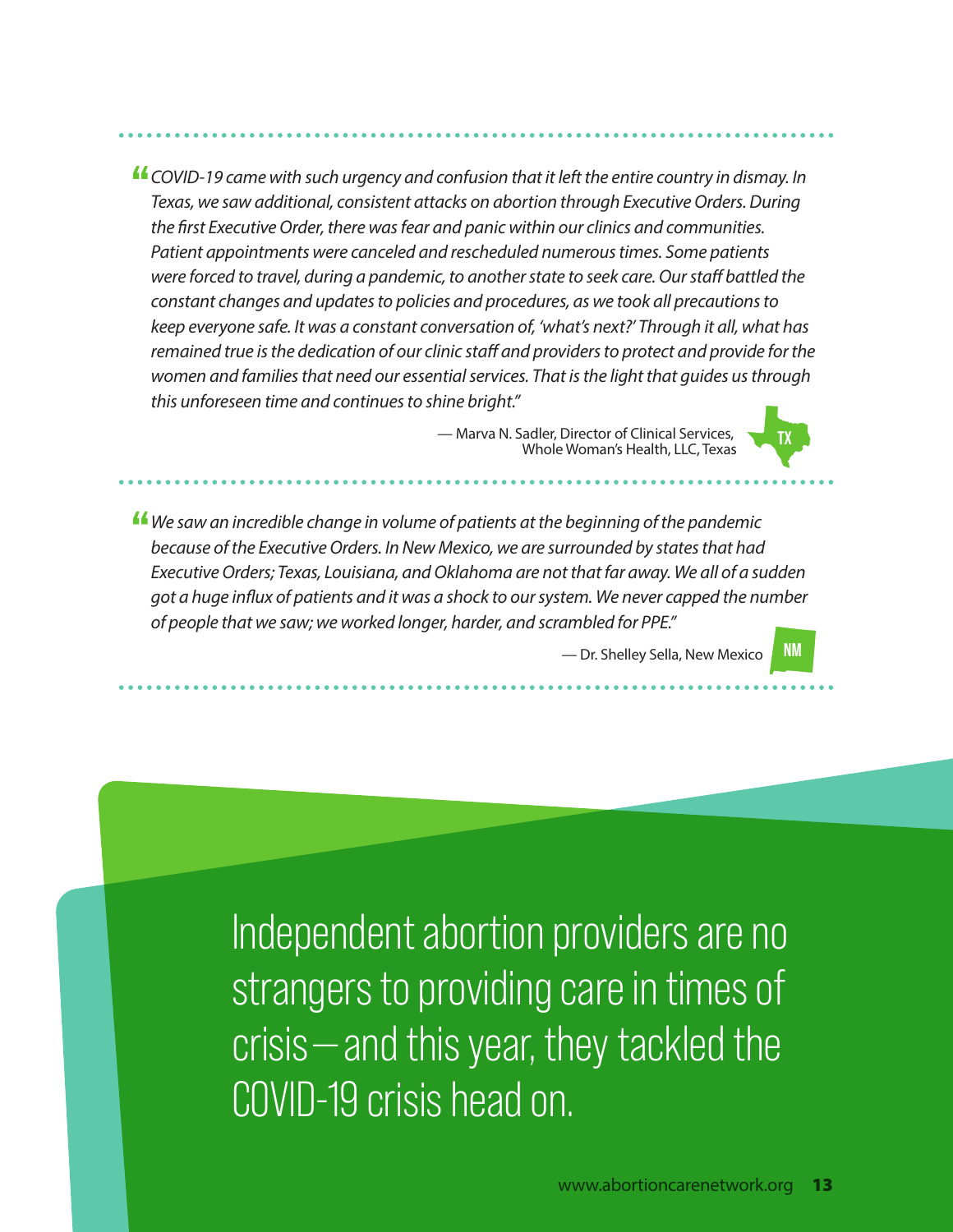#### <span id="page-15-0"></span>**Adjusted Clinical Services**

Throughout the pandemic, independent abortion clinics across the country have continually adjusted their practices in accordance with COVID-19 guidance; they are following CDC guidelines and clinical best practices to keep patients and staff safe and healthy, as they always have. In some places, clinics have been scaling back or temporarily pausing some services where they see fit. Where state laws and capacity allow, other clinics are expanding hours, innovating, and providing care via telemedicine to meet patients' needs.

*As a nurse, the biggest impact of COVID-19 on abortion care is safety protocols. Abortion clinics provided exceptionally safe care before the pandemic, but now we have adjusted every aspect of patient care to ensure safe COVID practices, from beginning to end, and are even more conscious of preventing the spread of infectious disease. It has really changed the experience staff and patients have with each other. We are used to holding hands, wiping tears, giving hugs, and sharing laughter. We do miss being able to provide that type of intimate care and support."* 

> —Ashia George, RN, Scotsdale Women's Center, Michigan.

*The COVID-19 pandemic has created additional barriers for patients seeking care on top of the constant restrictions already posed on reproductive healthcare. Washington was one of the first states hit by the pandemic, and we had to adapt quickly to meet the needs of our patients. We were able to respond with timely implementation of telemedicine services to increase access to safe abortion and it's allowed us to continue to offer quality care to all people seeking our services."*

—Mona Walia, Owner and Director, **WA** All Women's Health, Washington

*During the COVID 19 pandemic, our patients and staff need us to innovate to continue to provide care as safely as possible. In my state of Arizona, however, telehealth for abortion is banned and ultrasound and laboratory testing are required for abortion care. These targeted regulations aimed at abortion providers make it nearly impossible for us to innovate during these difficult times."* 

—Dr. Deshawn Taylor, Owner and Medical Director, **AZ** Desert Star Family Planning, Arizona

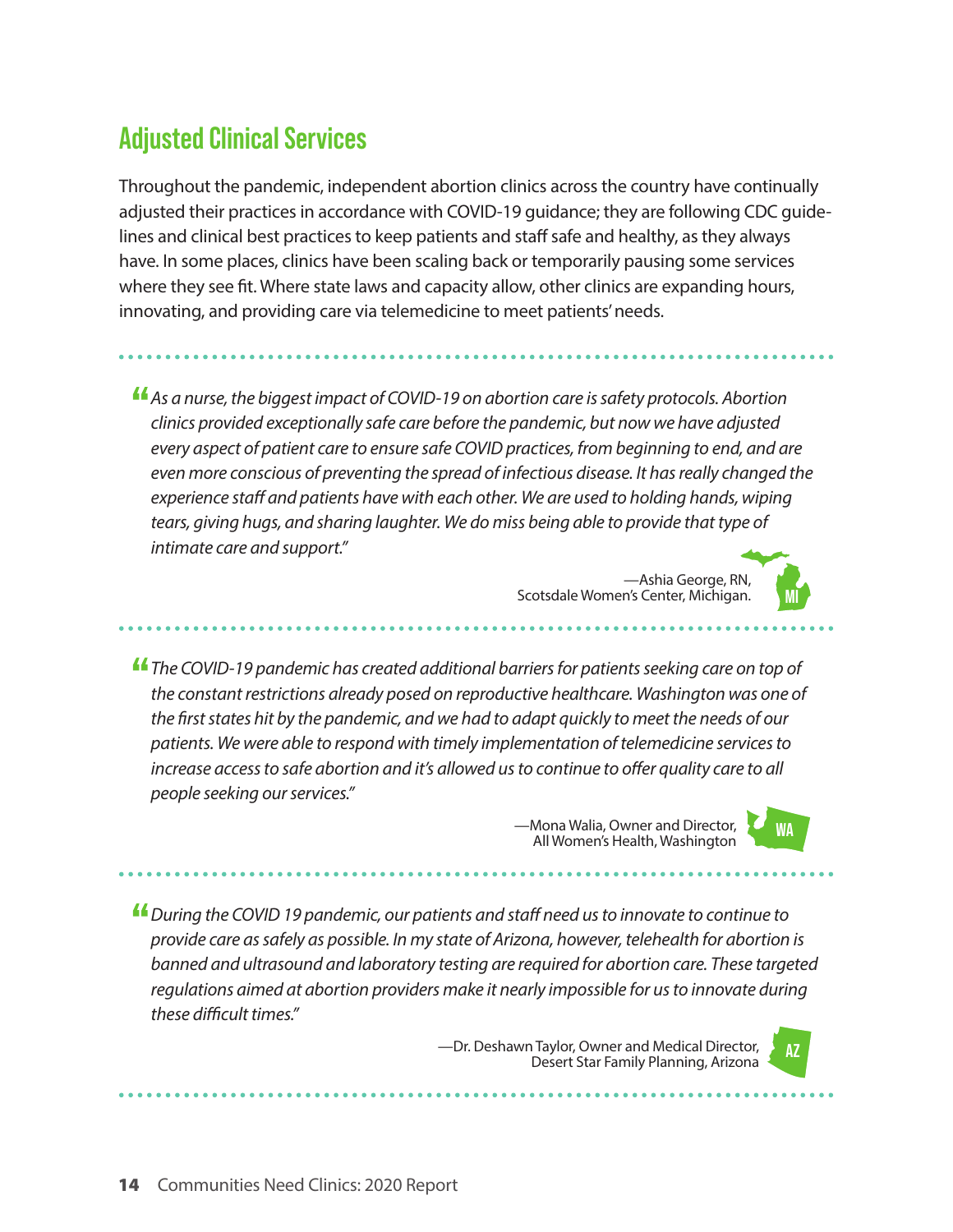#### <span id="page-16-0"></span>**Clinic Sustainability**

Independent clinics continue to have their sustainability tested on all fronts during this pandemic, balancing patient care and adjusted clinical services with the need to keep their doors open and businesses afloat. Clinics have had to apply for emergency funding or crowdfund in their communities, evaluate the financial consequences of pauses or disruptions in services, manage limited financial reserves, and maintain operational costs, such as staff payroll, sick time and medical leave, rent and bills, and more.<sup>14</sup> Throughout, independent clinics also worked diligently to keep staff paid, safe, and supported in these unprecedented times. For many independent clinics, the long-term impacts of this ongoing pandemic on their sustainability remain unknown.

*Clinic staff are working on the frontlines of providing critical patient care during the COVID-19 pandemic, and it is a clear imperative for us to care for our employees' wellbeing so that they can truly care for themselves and their families. We have implemented policies around hazard pay for clinic staff who work directly with patients and one another, as well as supplemental pay to ensure that staff retain their typical pay if they are away from work due to COVID-related absences. In this way, we hope to relieve the additional stress that comes with the uncertainty of fluctuating pay."* 

> — Cicely Paine, Director of People and Organizational Culture, **GA** Feminist Women's Health Center, Georgia



—Mercedes Sanchez, Director of Development, Communications, and Community Education and Outreach, **WA** Cedar River Clinics, Washington

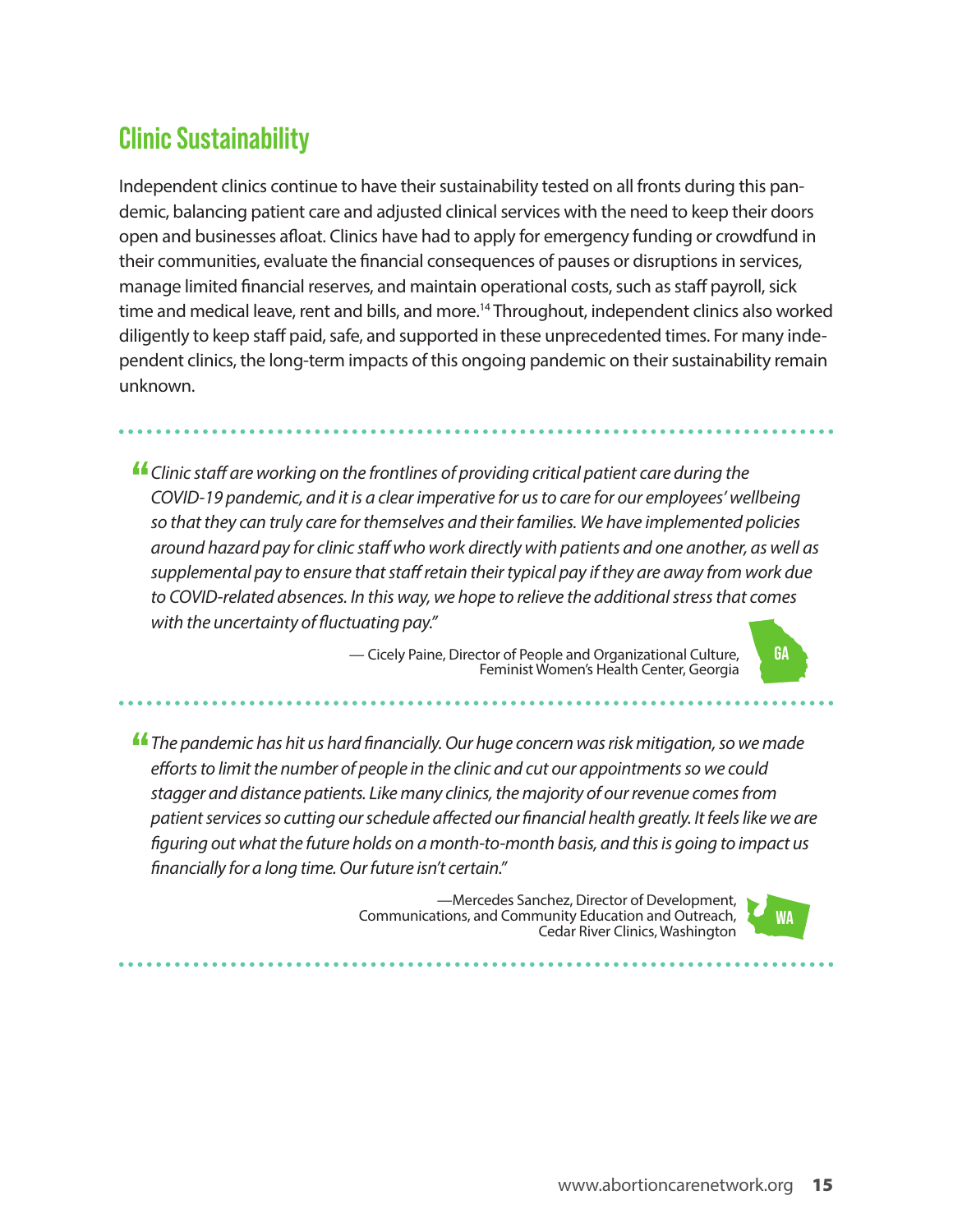# <span id="page-17-0"></span>**Conclusion and Action**

Communities need clinics, and need the support of their communities in order to continue providing care in their clinics and fighting abortion restrictions in the courts. The sustainability of these clinics—and thus continued access to abortion—depends on overcoming the political, financial, and cultural hurdles that too often force clinics to close or prevent patients from getting care.

#### **There are no simple solutions, but priorities include:**



Work with local and state advocates and reproductive health, rights and [justice groups](https://www.abortioncarenetwork.org/ally-organizations/) to **END MEDICALLY UNNECESSARY, POLITICALLY MOTIVATED RESTRICTIONS** that push abortion out of reach and make it impossible for clinics to provide care.

| $\mathcal{L}^{\text{max}}_{\text{max}}$ and $\mathcal{L}^{\text{max}}_{\text{max}}$ and $\mathcal{L}^{\text{max}}_{\text{max}}$ |
|---------------------------------------------------------------------------------------------------------------------------------|
|                                                                                                                                 |

Work with local and state advocates and [reproductive health, rights and](https://www.abortioncarenetwork.org/ally-organizations/)  [justice groups](https://www.abortioncarenetwork.org/ally-organizations/) to **INTRODUCE, PASS, AND ACTUALIZE POLICIES THAT PROTECT, ENSURE, FUND, AND INCREASE ACCESS** to abortion care.



**DONATE TO [INDEPENDENT ABORTION CLINICS.](http://www.keepourclinics.org)** Independent clinics typically pour every cent they have into patient care and rely on donors to support any additional work they do in their communities.

\*\*\*\*\*\*\*\*\*\*\*\*\*\*\*\*\*\*\*\*\*\*\*\*\*\*\*\*\*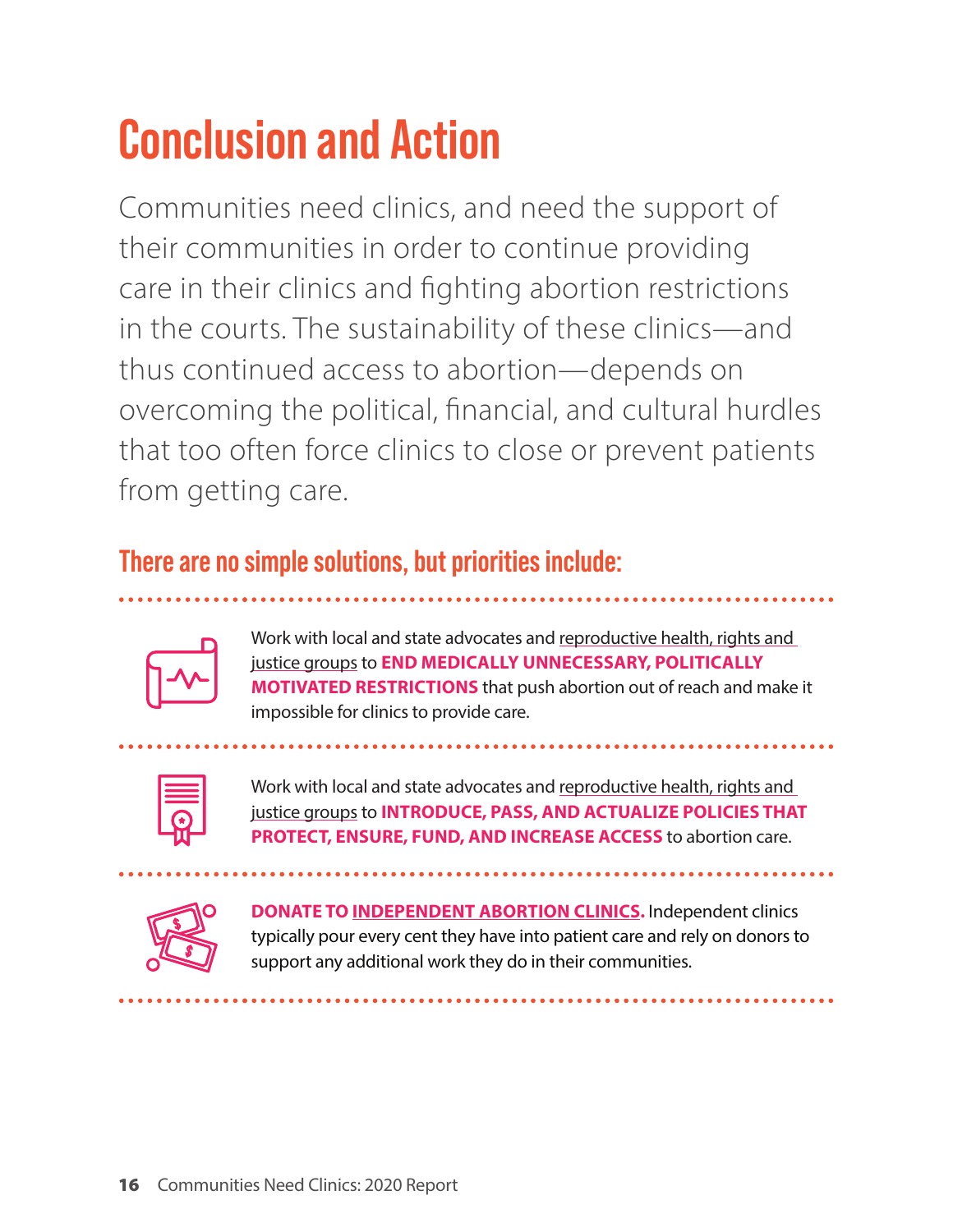

**VOLUNTEER FOR OR WORK WITH YOUR LOCAL CLINIC.** Clinics need everything from website design to landscaping to patient escorts. Whatever your skill set is, independent abortion care providers need your expertise and support.

| and the state of the state of the state of the state of the state of the state of the state of the state of th |
|----------------------------------------------------------------------------------------------------------------|
|                                                                                                                |
|                                                                                                                |
|                                                                                                                |

**PEOPLE CAN'T GET ABORTIONS IF THEY CAN'T AFFORD THEM.** [Fund](https://abortionfunds.org/)  [abortion](https://abortionfunds.org/) and join efforts to [repeal insurance coverage bans on abortion](https://allaboveall.org/) at the federal and state levels.



**RAISE PUBLIC AWARENESS OF THE ESSENTIAL ROLE OF INDEPENDENT ABORTION CARE PROVIDERS** by sharing this report with colleagues, your elected representatives, members of the press, on social media, and with members of your community.

Independent providers lack visibility, institutional support, and sustainable financial resources. They rely on individuals and communities to help keep doors open through donating, volunteering, organizing, and advocating so they can continue to serve patients in their communities. Independent clinics must work incredibly hard in order to continue to provide care during a pandemic and economic crisis. If we are to meaningfully protect access to abortion care in the U.S., supporting these providers and keeping clinic doors open is critical. Without these courageous providers, patients, families, and communities would be left without the essential care they need.

### [Find independent abortion clinics near you>](https://abortioncarenetwork.org/find-a-clinic/)

[Donate to your local, independent abortion clinic>](http://www.keepourclinics.org)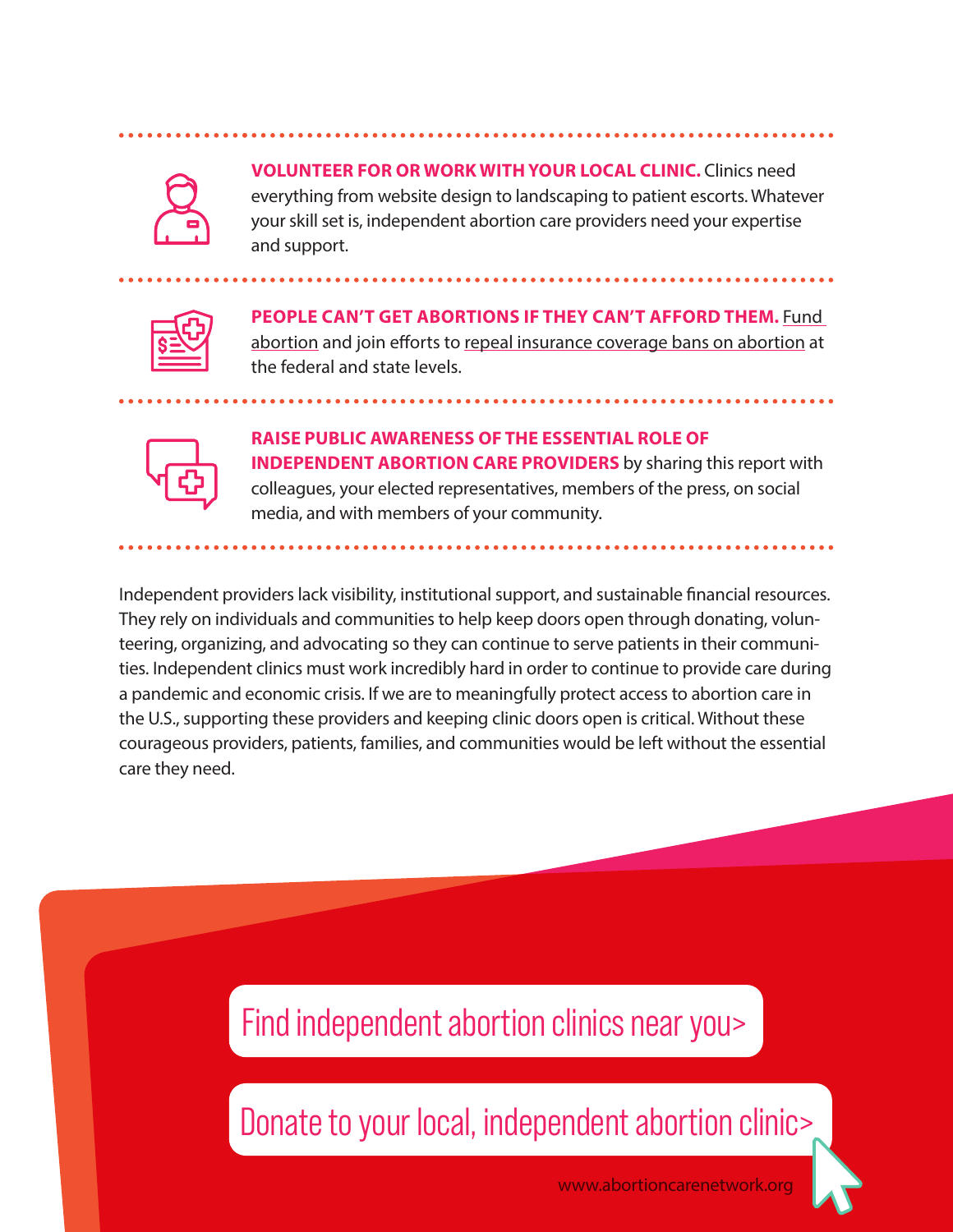### <span id="page-19-0"></span>**References**

- 1 Jones, Witwer, & Jerman (2019). Abortion Incidence and Service Availability in the United States, 2017, Guttmacher Institute. [\(Link\)](https://www.guttmacher.org/report/abortion-incidence-service-availability-us-2017)
- 2 Planned Parenthood Federation of America (2017). 2016 2017 Annual Report. [\(Link](https://www.plannedparenthood.org/uploads/filer_public/71/53/7153464c-8f5d-4a26-bead-2a0dfe2b32ec/20171229_ar16-17_p01_lowres.pdf))
- **3** Guttmacher Institute (2019). An Overview of Abortion Laws. ([Link](https://www.guttmacher.org/state-policy/explore/overview-abortion-laws))
- 4 NARAL Pro-Choice America. State Governments. (accessed October 2020) [\(Link\)](https://www.prochoiceamerica.org/laws-policy/state-government/)
- 5 Guttmacher Institute (2019). Fact Sheet: Induced Abortion in the United States. [\(Link](https://www.guttmacher.org/fact-sheet/induced-abortion-united-states))
- 6 Drey EA, Foster DG, Jackson RA, Lee SJ, Cardenas LH, Darney PD (2006). Risk factors associated with presenting for abortion in the second trimester. Obstetrics and Gynecology; 107(1):128–35. [\(Link\)](https://www.ncbi.nlm.nih.gov/pubmed/16394050)
- 7 Foster DG, Kimport K (2013). Who seeks abortions at or after 20 weeks? Perspectives on Sexual and Reproductive Health Dec; 45(4):210-8. ([Link](https://www.ncbi.nlm.nih.gov/pubmed/24188634))
- 8 University of California San Francisco (accessed 2018). Medical Vs Surgical Abortion. [\(Link\)](https://www.ucsfhealth.org/education/medical_versus_surgical_abortion/)
- 9 Deprez (2016). Abortion Clinics Are Closing at an Alarming Rate. Bloomberg Businessweek. ([Link](https://www.bloomberg.com/news/articles/2016-02-24/abortion-clinics-are-closing-at-a-record-pace))
- 10 Madsen, N., Thibodeau, J., Schubert, E. (2017). Communities Need Clinics: The Role of Independent Abortion Care Providers in Ensuring Meaningful Access to Abortion Care in the United States. Abortion Care Network. [\(Link](https://abortioncarenetwork.org/wp-content/uploads/2020/08/CommunitiesNeedClinics2017.pdf))
- 11 Kaiser, State Action to Limit Abortion Access During the COVID-19 Pandemic, August 10, 2020. ([Link](https://www.kff.org/coronavirus-covid-19/issue-brief/state-action-to-limit-abortion-access-during-the-covid-19-pandemic/))
- **12** Center for Reproductive Rights, Abortion is Essential Healthcare, April 7, 2020. [\(Link](http://reproductiverights.org/document/abortion-is-essential-health-care-access-is-imperative-during-covid-19))
- **13** Mandates of the Working Group on discrimination against women and girls; the Special Rapporteur on the right of everyone to the enjoyment of the highest attainable standard of physical and mental health; and the Special Rapporteur on violence against women, its causes and consequences. ([Link\)](https://spcommreports.ohchr.org/TMResultsBase/DownLoadPublicCommunicationFile?gId=25279)
- **14** Ibis Reproductive Health and Abortion Care Network (2020), Documenting the impact of COVID-19 on independent abortion clinics: A qualitative study, [\(Link\)](https://keepourclinics.org/wp-content/uploads/2020/11/ACN_Covidimpactreport_061920.pdf).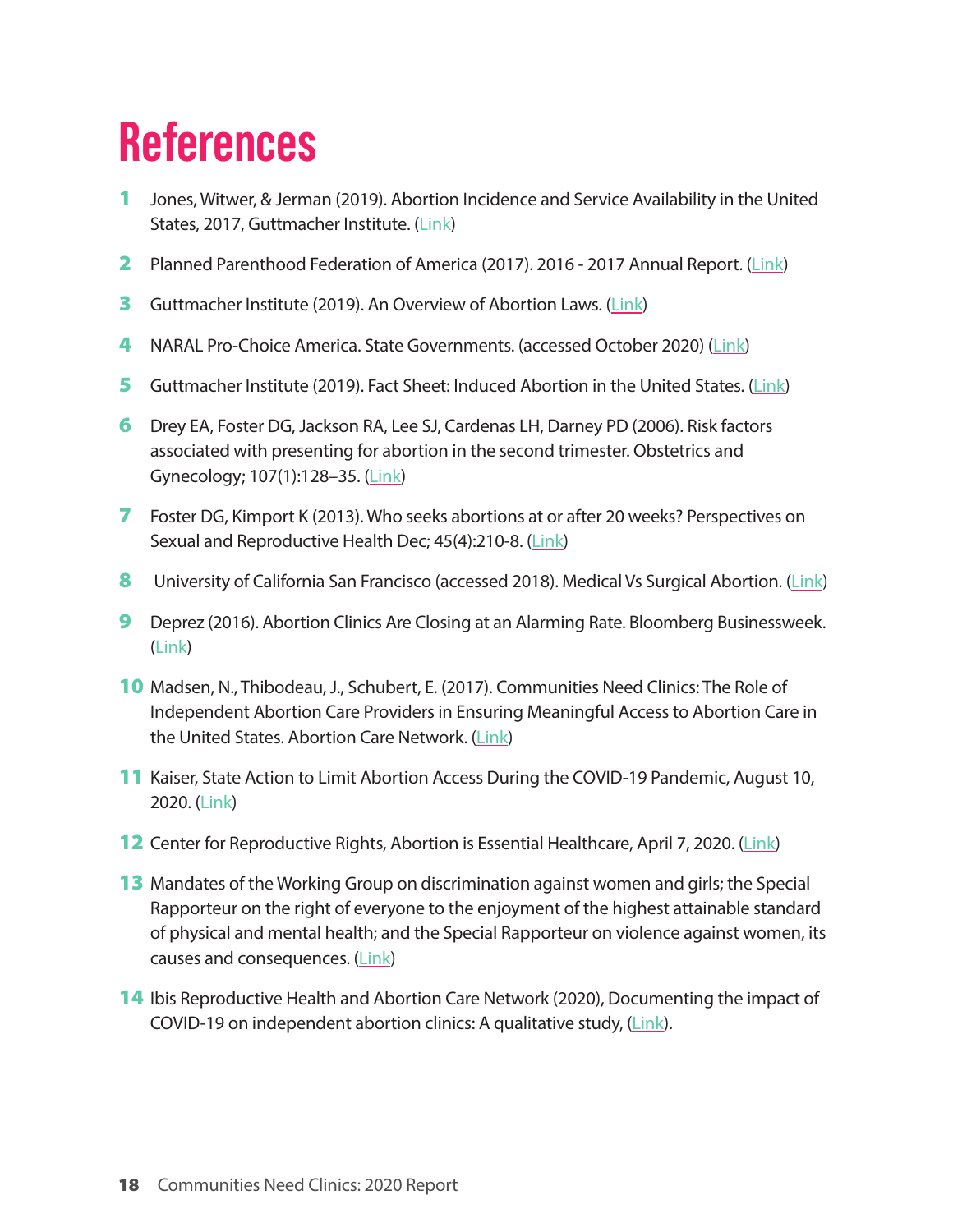#### **About this Report**

**Recommended Citation:** Abortion Care Network (2020). Communities Need Clinics: The Essential Role of Independent Abortion Clinics in the United States.

Graphic design by Design Choice, [www.designchoice.studio](http://www.designchoice.studio).

Data collection was done in partnership with [ineedanA.com](https://ineedana.com/), a comprehensive online and SMS directory of abortion clinics in the U.S. The team at ineedanA.com updates clinic listings throughout the year. If you know of updates that should be made, email [hi@ateam.tech](http://hi@ateam.tech).